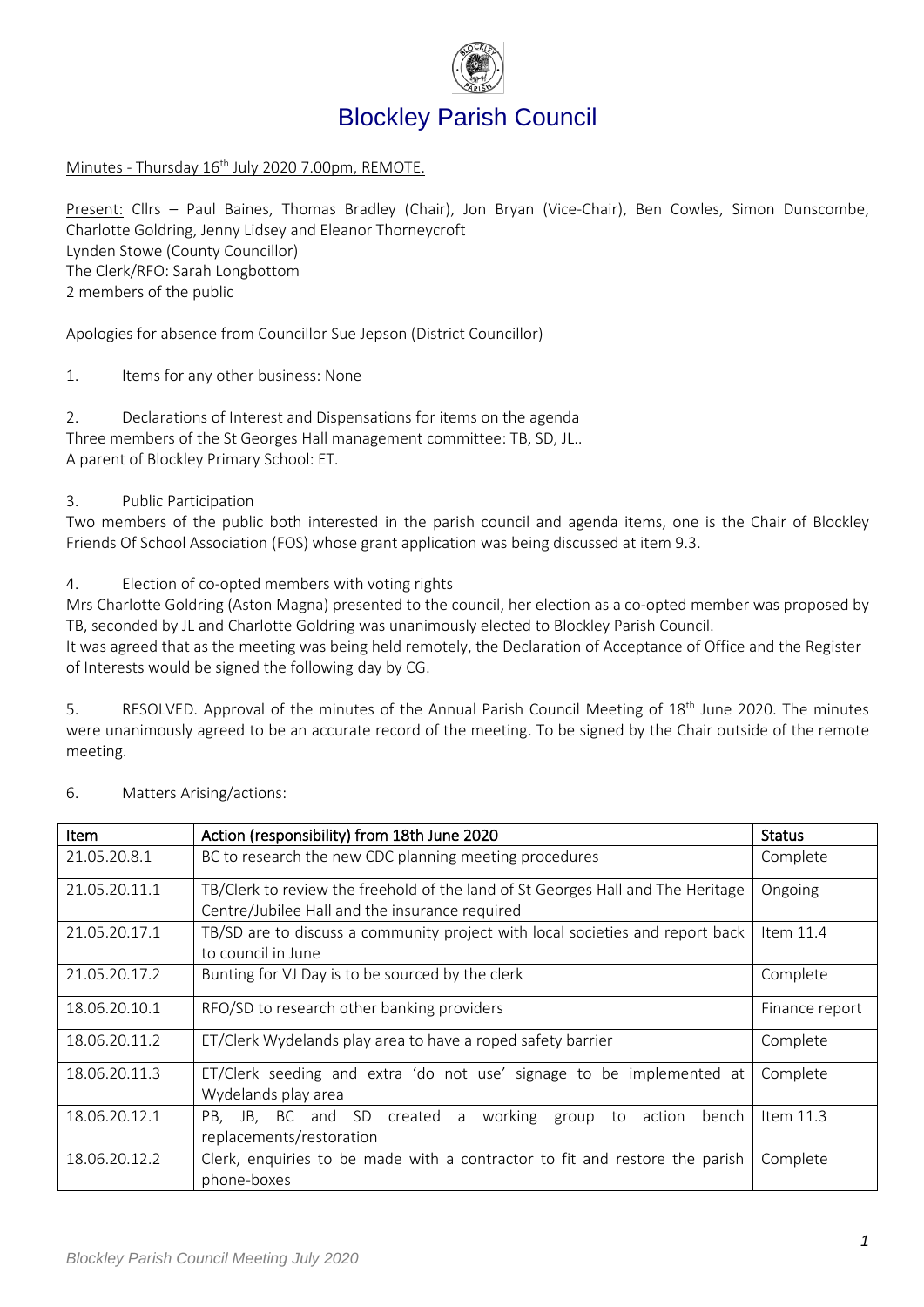## 7. County and District Councillors' reports

Lynden Stowe Gloucestershire County Councillor reported:

- There are no Covid-19 patients in the counties Intensive Care Unit beds. PPE stocks are high in hospitals and institutions. The mobile testing unit is in Stowe for anyone showing symptoms.
- Services at GCC are getting back on track. Highways are operational and re-prioritising workloads; the supply chain has not totally resumed yet. The library in Moreton in Marsh has reopened, other libraries are opening in August. A budget has been allocated for new books.
- LS encouraged BPC to apply for further grants as he had not endorsed one this year.
- GCC planning agents are requesting additional information from Northcot Brickworks ahead of the planning meeting in September.
- Clarity was given over Highway's responsibility for drains, gullies, potholes, and pavements. Reporting of issues is to be sent to Highways in the first instance, if BPC do not receive a response, LS will follow up the issue upon request from BPC.

### 8. Planning: Cllr Cowles

20/01886/FUL - Barnbrook School Lane Blockley: BPC to submit a comment requesting construction management plan to be a condition of permission granted

20/02056/FUL - The Cottage Station Road Blockley: BPC to submit a comment requesting construction management plan to be a condition of permission granted

20/02228/FUL - Lower Farm House Lower Street Blockley: CDC to decide

20/02030/FUL - Barton Cottage Station Road Blockley: CDC to decide

20/02339/TCO – Paxford House Paxford: Tree officer to decide

20/01974/FUL - Rock Cottage High Street Blockley: CDC to decide

#### RESOLVED to submit the above planning comments, proposed BC, seconded JB, unanimous.

#### 9. Finance: – Cllr Dunscombe

- 9.1 Finance Report for 15<sup>th</sup> June 2020 13<sup>th</sup> July 2020 detailing all accounts held by the council and the end of year closing balances was circulated prior to the meeting
- 9.2 RESOLVED to approve expenditure from 15<sup>th</sup> June 2020 13<sup>th</sup> July 2020 proposed SD, seconded TB, unanimous
- 9.3 Grant applications for consideration:

St Georges Hall – £188.15 for painting of the loos and entrance. It was agreed that the hall was a community asset to be invested in. The councillors expressed an 'interest' TB, SD and JL so abstained from the vote. Proposed BC, seconded PB, RESOLVED to award £!88.15 to St Georges Hall by majority vote.

Blockley Friends of School (FOS) - £3,500 for the creation of a covered outdoor learning space. Councillors heard that due to the restrictions imposed during the Covid-19 outbreak, fundraising opportunities had been significantly affected and that the restoration of the woodland area was now top priority to improve the opportunities of children from the parish attending the parish school.

After consideration of Section 137 of the Local Authorities Act, RESOLVED to amend the maximum grant awarding value to £3,500, proposed SD, seconded BC, abstention by TB, agreed by majority.

After discussion RESOLVED to award FOS £3,500, proposed by JB, seconded by SD, agreed by majority, ET abstained due to an interest.

#### 9.4 Banking - new signatories

RESOLVED JB and BC mandated to view account, submit and/or authorise payments, propose SD, seconded PB, abstain TB, approved by majority.

#### 10. Recreation and Leisure: Update from Cllr Thorneycroft

Timlin & Marshall the contractor that completed the play area at Churchill Close will complete the Springfield within the allocated budget and within the next week.

As supply chains are reinstated, the play area refurbishment project is to be reignited. A wider consultation with community members is to be led by ET and CG. ACTION: 16.07.20.10.1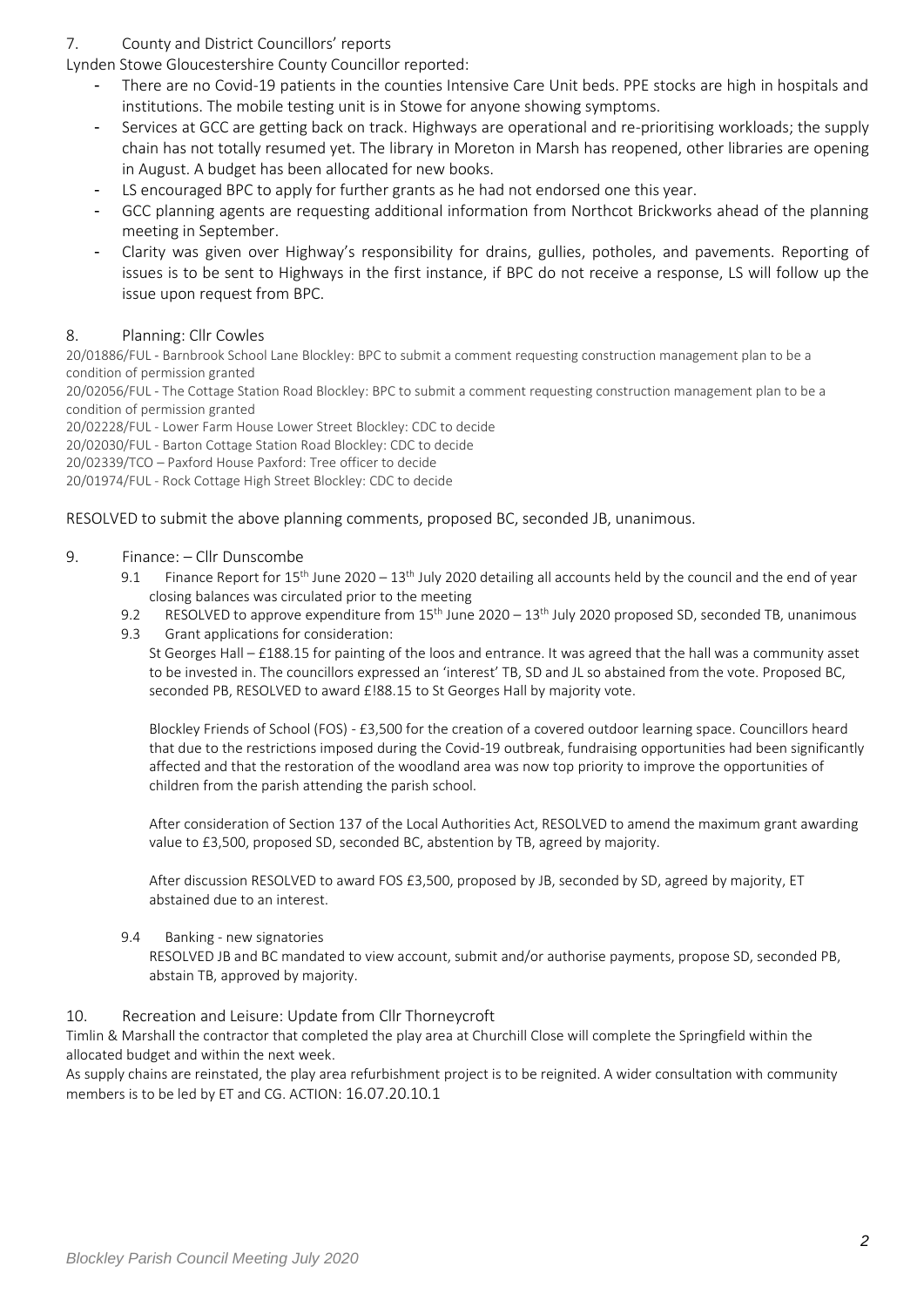#### 11. Parish improvements:

- 11.1 Rewilding the parish : Cllrs discussed wild flower meadow areas variances with rewilded areas and the aspirations of parishioners. PB is to present a proposal to councillors in September ACTION: 16.07.20.11.1
- 11.2 TB to review the parking area at Back Ends Common with Little Village Hall and Thomas Fox, Clerk to arrange ACTION: 16.07.20.11.2
- 11.3 Maintenance Officer's schedule circulated as requested for consideration of councillors
- 11.4 Benches update given from working group, if additional budget is required it will be proposed in September. Maintenance Officer to cut back the growth at the Aston Magna bus-stop bench, sympathetically.
- 11.5 Community project update from working group, a fun garden and window competition is being discussed with other local societies with the intention of promoting the event in August.
- 11.6 RESOLVED to appoint Chris Derrick at £500 to restore the Paxford phone-box, proposed SD, seconded JL, unanimous.

#### 12. Burials: Cllr Bryan

12.1 As an alternative to a large expense of managing cemetery trees, a removal and planting of mixed hedging is to be considered. Clerk to obtain quotations for gradual removal of trees and replacement of a mixed hedge to promote wildlife ACTION: 16.07.20.12.1. Once there is a more considered and costed plan the wider community will be contacted.

12.2 In the absence of the metal holders of the cemetery wall's railing, a quotation is to be obtained for replacement of metal railing and new holders by the Clerk ACTION: 16.07.20.12.2.

12.3 RESOLVED to appoint Thomas Fox to weed and cut back hedges on the cemetery wall at £220, proposed JB, seconded JL, unanimous.

12.4 Quotations to remove growth and repair the stone wall on St Georges Terrace by the Clerk ACTION: 16.07.20.12.3.

#### 13. Youth update – Cllr Lidsey

CMAS have experienced staffing problems and are no longer able to provide the youth club. As this is a breach of the SLA, it was RESOLVED to immediately stop payments, proposed SD, seconded TB, unanimous

The Clerk is to arrange a meeting between BPC, Blockley Sports Society and Blockley Utilities Limited who receive the hall hire and MUGA hire costs from BPC to support the Youth club ACTION: 16.07.20.13.1.

#### 14. Health and wellbeing update – Cllr Lidsey

First aid with defibrillator training will be arranged as soon as it is safe to do so.

- 15. Clerk's update and correspondence log: report circulated in advance
	- Booking at SGH for September whilst still honouring the Paxford hall booking to enable the best opportunity of social distancing
	- A bespoke group training session has been designed by GAPTC, dates are to be arranged
	- A website audit is being conducted to ensure it complies with new accessibility regulations
	- A risk assessment for re-opening the play areas has been written

#### 16. Any other business: None.

#### 17. Date of next meeting: 17th September 2020 St Georges Hall

The meeting closed at 9:04pm.

Approved by Blockley Parish Council:

|--|

|--|

|--|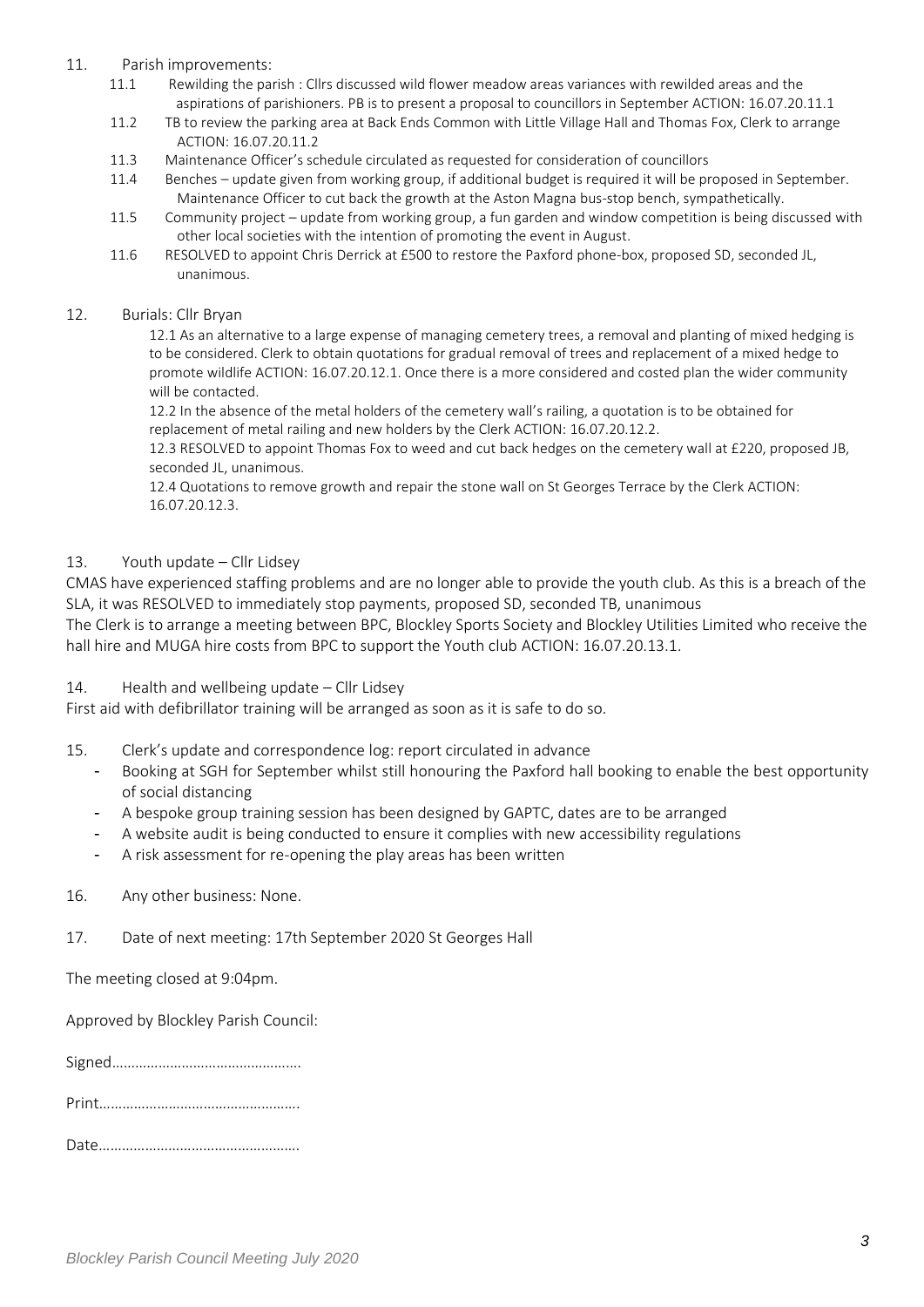| <b>Item</b>    | Action (responsibility) from 18th June 2020                                                                     | <b>Status</b> |
|----------------|-----------------------------------------------------------------------------------------------------------------|---------------|
| 21.05.20.11.1  | TB/Clerk to review the freehold of the land of St Georges Hall and The Heritage                                 |               |
|                | Centre/Jubilee Hall and the insurance required                                                                  |               |
| 16.07.20.10.1  | ET/CG to resume play area restoration project and incorporate wider consultees                                  |               |
| 16.07.20.11.1  | PB to present a proposal to council in September regarding rewilding                                            |               |
| 16.07.20.11.2  | Clerk/TB to arrange a meeting with Thomas Foxes about Back Ends parking                                         |               |
| 16.07.20.12.1. | Clerk to obtain quotations for gradual removal of trees and replacement of a mixed<br>hedge to promote wildlife |               |
|                |                                                                                                                 |               |
| 16.07.20.12.2. | Clerk to obtain quote for replacing metal bar on cemetery wall                                                  |               |
| 16.07.20.12.3  | Clerk to obtain quote for repairing wall on St Georges Terrace                                                  |               |
| 16.07.20.13.1. | Clerk to arrange meeting with Sports Society and Blockley Utilities Ltd                                         |               |

# Appendix A – Transaction report:

|                               | Accepted   |           |         |           |                                                      |                                   |
|-------------------------------|------------|-----------|---------|-----------|------------------------------------------------------|-----------------------------------|
| Cheque                        | date       | Gross     | Vat     | Net       | Organisation                                         | Details                           |
| FPS200615<br>R.Mayo           | 15/06/2020 |           |         |           | Mr Raymond Mayo                                      | Salary June                       |
| FPS200615<br>S.Longbott       | 15/06/2020 |           |         |           | Mrs S Longbottom                                     | salary June                       |
| FPS200615<br><b>GAPTC</b>     | 15/06/2020 | £549.13   | £0.00   | £549.13   | <b>GAPTC</b>                                         | Annual subscription               |
| FPS200615<br>S.Dunscomb       | 15/06/2020 | £34.78    | £0.00   | £34.78    | Cllr S Dunscombe                                     | Zoom and covid mobile             |
| FPS20061<br>R.Dunn            | 15/06/2020 | £45.00    | £0.00   | £45.00    | R.A.Dunn                                             | Grounds maintenance Paxford mer   |
| DD200618<br><b>NEST</b>       | 18/06/2020 | £75.71    | £0.00   | £75.71    | <b>NEST Pension Scheme</b>                           | Pension                           |
| DD200622<br>Grundon           | 22/06/2020 | £35.26    | £5.88   | £29.38    | Grundon                                              | Cemetery bin                      |
| FPS200624<br>bscul            | 26/06/2020 | £100.00   | £16.67  | £83.33    | <b>Blockley Sports Utilities Ltd</b>                 | <b>MUGA May</b>                   |
| FPS200626<br><b>BHS</b>       | 26/06/2020 | £42.00    | £0.00   | £42.00    | <b>Blockley Heritage Society</b>                     | Hall hire May                     |
| FPS200626<br><b>HMRC</b>      | 26/06/2020 | £219.35   | £0.00   | £219.35   | <b>HMRC</b>                                          | <b>PAYE/NI</b>                    |
| FPS 200626<br>S.Longbot       | 26/06/2020 | £59.99    | £0.00   | £59.99    | Mircrosoft UK                                        | Microsoft office 365 subscription |
| FPS200626                     |            |           |         |           |                                                      |                                   |
| R.Mayo<br>FPS200626           | 26/06/2020 | £76.62    | £12.77  | £63.85    | Dorn Hill Machine Services                           | Mower parts and repair            |
| T.Fox<br>DD 200630            | 26/06/2020 | £4,272.00 | £712.00 | £3,560.00 | Thomas Fox Landscaping                               | <b>Contract April May</b>         |
| Unity<br>FPS200701            | 30/06/2020 | £18.00    | £0.00   | £18.00    | <b>Unity Trust Bank</b>                              | Service charge                    |
| Peridot<br>FPS200701          | 01/07/2020 | £17.90    | £0.00   | £17.90    | Peridot Technology Ltd                               | 120g paper/envelopes              |
| T.Fox                         | 01/07/2020 | £4,292.10 | £715.35 | £3,576.75 | Thomas Fox Landscaping                               | Contract June                     |
| FPS200701<br><b>CMAS</b>      | 01/07/2020 | £877.50   | £146.25 | £731.25   | <b>Gloucestershire Mentoring</b><br>and Support GMAS | Youth June                        |
| FPS200701<br><b>Edelweiss</b> | 01/07/2020 | £360.00   | £60.00  | £300.00   | <b>Edelweiss HR</b>                                  | HR advice and support             |
| DD200703<br>ВT                | 03/07/2020 | £201.88   | £0.00   | £201.88   | <b>British Telecommunications</b><br>ВT              | Phone/wifi                        |
| FPS200708<br>R.Mayo           | 08/07/2020 | £18.00    | £0.00   | £18.00    | Mr Raymond Mayo                                      | June mileage                      |
| FPS200708<br>J.Fairburn       | 08/07/2020 | £50.00    | £0.00   | £50.00    | Joshua Fairburn                                      | Play area signs                   |
| FPS200708<br>Timlin           | 08/07/2020 | £1,380.00 | £230.00 | £1,150.00 | Timlin & Marshall Ltd                                | Churchill Close painting          |
|                               |            |           |         |           |                                                      |                                   |